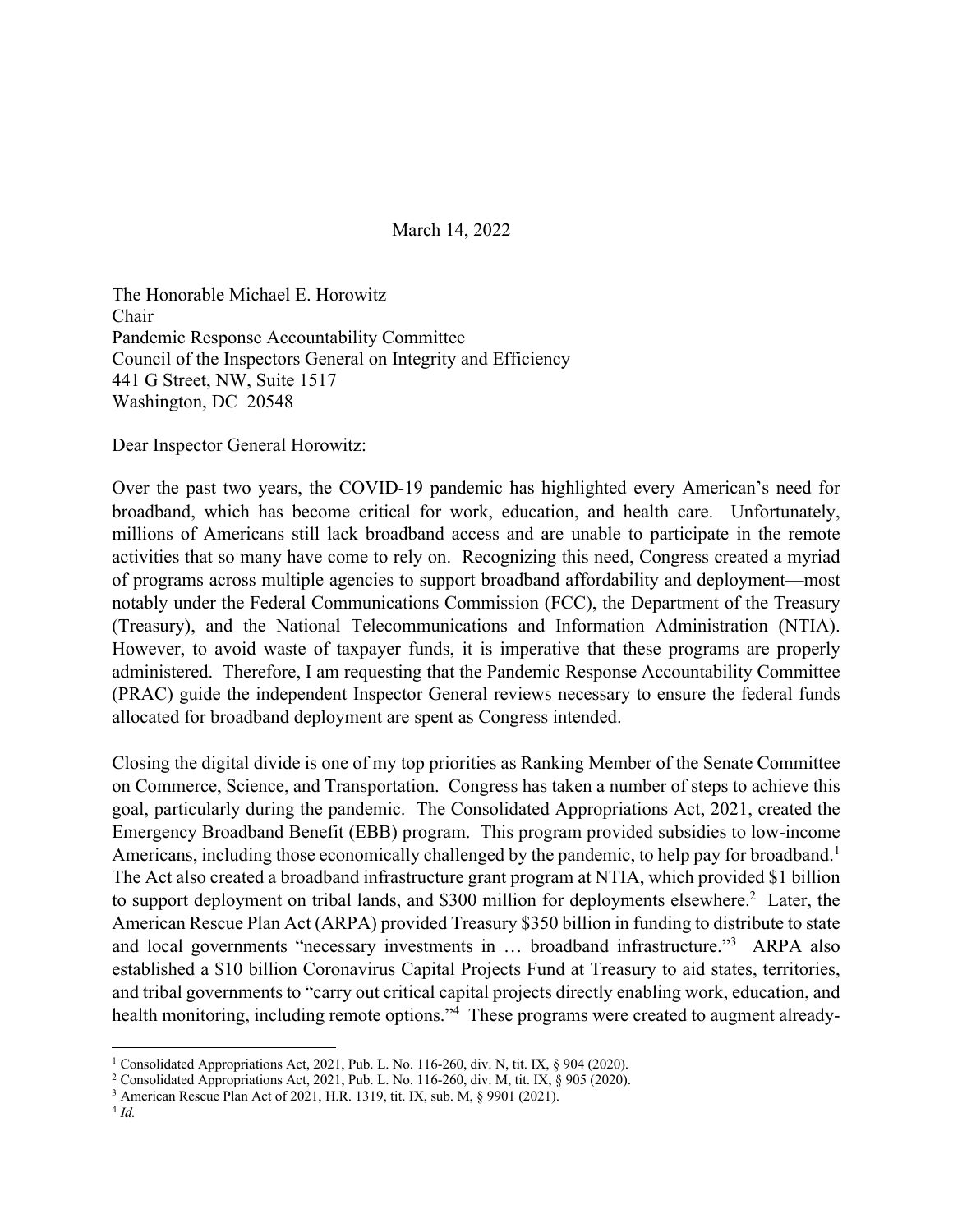existing programs, such as the FCC's Rural Digital Opportunity Fund and Lifeline programs and the U.S. Department of Agriculture's (USDA) ReConnect program.

As you have noted before the committee, "[t]he speed at which funds were disbursed [in response to the COVID-19 pandemic in 2020], and the sheer amount of money involved, put the funds at high risk of fraud and misuse, making the work of oversight entities like the PRAC and IGs essential to a successful national recovery."5 Indeed, the substantial funding provided for these programs, the process required to administer them, and the critical need to expand broadband access have created an opportunity for waste of taxpayer resources. Specifically, I am concerned that these funds could be used to overbuild existing broadband networks, duplicate existing federal investment, or provide subsidies to people who do not qualify. The federal government has struggled with similar programs in the past, in which funds were used to overbuild networks while doing little to close the digital divide.<sup>6</sup> We are already finding fraud within these new programs: the FCC's Office of Inspector General recently discovered that broadband providers have been fraudulently enrolling households in the EBB program.7 This sort of fraud will continue in the absence of proper oversight. Therefore, I ask that your committee prioritize these programs to protect them against waste, fraud, and abuse. Specifically, I ask that PRAC coordinate review(s) that, at minimum, provide responses to the following questions:

- 1. Ensuring that funds serve unserved communities:
	- a. Are state, local, and tribal governments using money from NTIA and Treasury for broadband infrastructure funding projects in areas with existing broadband networks or enforceable commitments to build new networks? If so, where is this occurring? What is the reported rationale for duplicating funding investments in these areas?
	- b. To what extent are NTIA and Treasury monitoring state, local, and tribal governments' efforts to connect unserved households and locations?

<sup>6</sup> *See* Andy Vuong, Inside the controversial Colorado EAGLE-Net broadband project, DENVER POST (Mar. 1, 2013), https://www.denverpost.com/2013/03/01/inside-the-controversial-colorado-eagle-net-broadband-project/ (reporting that a \$100.6 million grant awarded to Eagle-Net in Colorado resulted in overbuilding of multiple existing broadband networks, rather than expanding service in unserved areas); Eric Eyre, Inside the controversial Colorado EAGLE-Net broadband project*,* CHARLESTON GAZETTE-MAIL (Jan. 7, 2013), https://www.wvgazettemail.com/news/special\_reports/126m-broadbandproject-a-train-wreck-delegate-says/article\_7792fcb0-c07b-5803-9d2a-2678bc957f64.html (reporting that a \$126 million grant awarded to West Virginia was supposed to make fiber available to 1,064 public facilities and build a 900-mile fiber network provided fiber to only 600 sites, many of which already had fiber). *See also* U.S. Gov't. Accountability Office, *Report to Congressional Committees: RECOVERY ACT Further Opportunities Exist to Strengthen Oversight of Broadband Stimulus Programs*, https://www.gao.gov/assets/gao-10-823.pdf.

<sup>5</sup> *Assessing the Federal Government's COVID-1 Relief and Response Efforts and its Impact:* Hearing Before the H. Comm. on Transp. and Infrastructure, 117 Cong. (2021), https://www.pandemicoversight.gov/media/file/statement-michael-e-horowitzchair-pandemic-response-accountability-committee-inspector.

<sup>7</sup> Memorandum, Office of the Inspector Gen., Fed. Communications Commission, (Nov. 22, 2021),

https://www.fcc.gov/sites/default/files/oig\_advisory\_cep\_11222021.pdf (finding that NTIA "lack[ed] detailed data on the availability of broadband service throughout the country, making it difficult to determine whether a proposed service area is unserved or underserved").